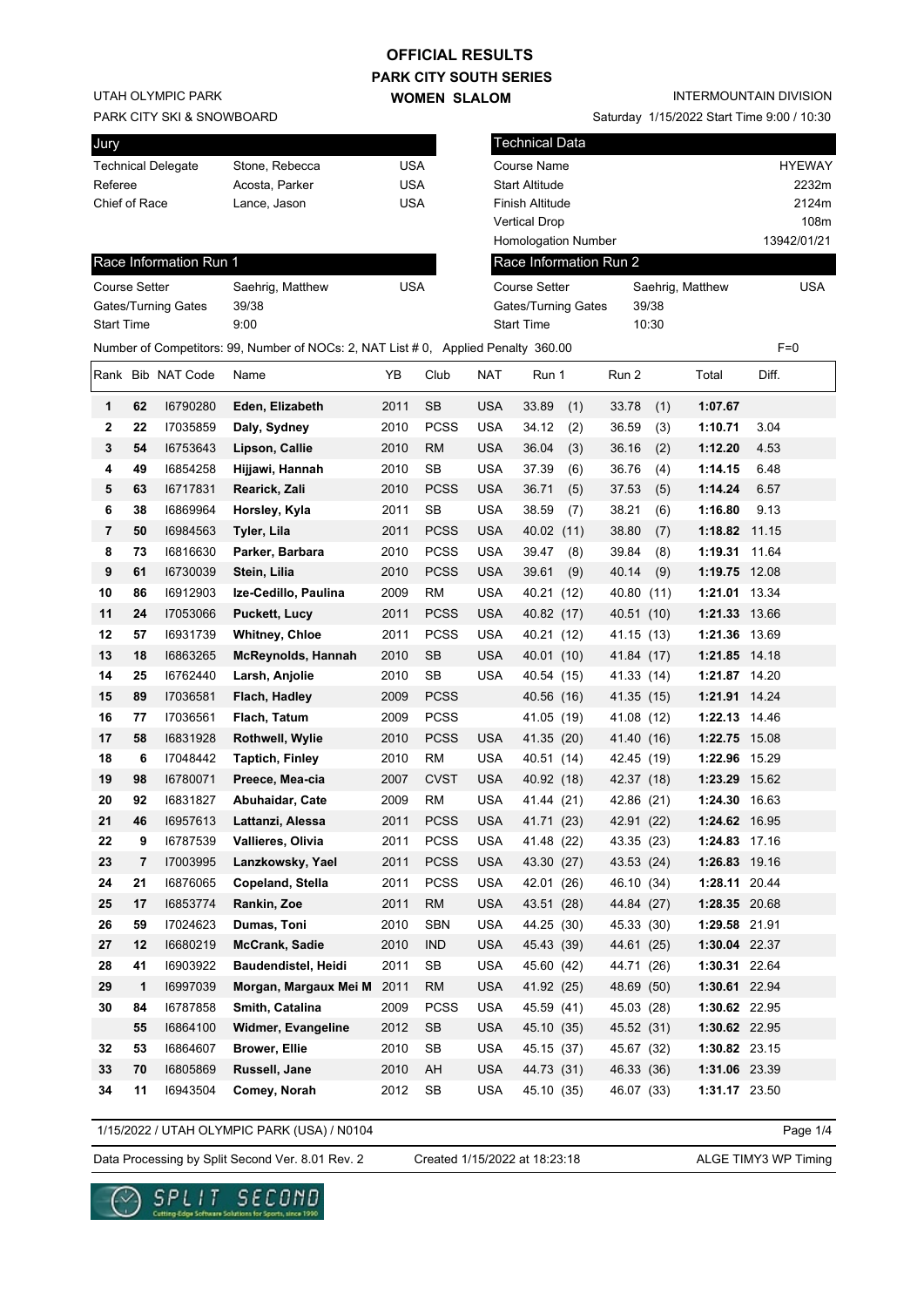## PARK CITY SKI & SNOWBOARD UTAH OLYMPIC PARK

# **PARK CITY SOUTH SERIES WOMEN SLALOM OFFICIAL RESULTS**

INTERMOUNTAIN DIVISION

Saturday 1/15/2022 Start Time 9:00 / 10:30

|          |              | Rank Bib NAT Code    | Name                                     | YΒ           | Club             | NAT               | Run 1                    | Run 2                    | Diff.<br>Total                 |
|----------|--------------|----------------------|------------------------------------------|--------------|------------------|-------------------|--------------------------|--------------------------|--------------------------------|
| 35       | 71           | 16804995             | Jarvie, Kate                             | 2011         | SB               | <b>USA</b>        | 45.47 (40)               | 46.38 (37)               | 1:31.85 24.18                  |
| 36       | 37           | 17029918             | Laakso, Blake                            | 2011         | <b>PCSS</b>      | <b>USA</b>        | 45.67 (43)               | 46.44 (38)               | 1:32.11 24.44                  |
| 37       | 14           | 16708785             | Duffy, Anna                              | 2011         | <b>BR</b>        | <b>USA</b>        | 45.07 (34)               | 47.47 (41)               | 1:32.54 24.87                  |
| 38       | 74           | 16958483             | August, Addison                          | 2010         | RM               | <b>USA</b>        | 45.92 (45)               | 46.75 (39)               | 1:32.67 25.00                  |
| 39       | 32           | 16980712             | Hanlon, Gabrielle                        | 2011         | RM               | USA               | 50.16 (64)               | 42.82 (20)               | 1:32.98 25.31                  |
| 40       | $\mathbf{2}$ | 16838620             | <b>Marchant, Brecken</b>                 | 2011         | SB               | <b>USA</b>        | 45.33 (38)               | 47.78 (44)               | 1:33.11 25.44                  |
| 41       | 91           | 17008024             | Barney, Tanna                            | 2008         | SB               |                   | 45.70 (44)               | 47.55 (42)               | 1:33.25 25.58                  |
| 42       | 51           | 16960406             | Galen, Dylan                             | 2010         | RM               | <b>USA</b>        | 45.97 (46)               | 47.30 (40)               | 1:33.27 25.60                  |
| 43       | 72           | 16793209             | Moise, Lena                              | 2011         | SOL              | <b>USA</b>        | 47.28 (54)               | 46.27 (35)               | 1:33.55 25.88                  |
| 44       | 82           | 16828324             | Sun, Kira                                | 2009         | <b>IND</b>       | <b>USA</b>        | 46.23 (47)               | 48.31 (46)               | 1:34.54 26.87                  |
| 45       | 23           | 16808625             | Ferguson, Holland                        | 2011         | AH               | <b>USA</b>        | 46.69 (51)               | 47.90 (45)               | 1:34.59 26.92                  |
| 46       | 20           | 16982420             | Ervin, Sydney                            | 2012         | <b>PCSS</b>      | <b>USA</b>        | 46.63 (50)               | 48.39 (47)               | 1:35.02 27.35                  |
| 47       | 40           | X7146649             | Kaukab, Yasmeen                          | 2011         | <b>SBN</b>       |                   | 46.52 (48)               | 48.55 (48)               | 1:35.07 27.40                  |
| 48       | 26           | 17053170             | Booth, Addison                           | 2011         | <b>PCSS</b>      | <b>USA</b>        | 46.54 (49)               | 48.98 (51)               | 1:35.52 27.85                  |
| 49       | 68           | X7146663             | Kaukab, Farah                            | 2012         | <b>SBN</b>       |                   | 48.30 (57)               | 47.62 (43)               | 1:35.92 28.25                  |
| 50       | 10           | 16810985             | Vars, Natalia                            | 2011         | SB               | <b>USA</b>        | 47.34 (55)               | 48.65 (49)               | 1:35.99 28.32                  |
| 51       | 60           | 17075115             | Lambert, Harper                          | 2010         | <b>CVST</b>      | USA               | 46.78 (52)               | 49.25 (52)               | 1:36.03 28.36                  |
| 52       | 93           | 16566133             | Pope, Rachel                             | 2007         | IND              | <b>USA</b>        | 44.04 (29)               | 52.58 (66)               | 1:36.62 28.95                  |
| 53       | 45           | 17003742             | Trayner, Aurora                          | 2011         | <b>PCSS</b>      | <b>USA</b>        | 47.57 (56)               | 49.28 (53)               | 1:36.85 29.18                  |
| 54       | 8            | 16921225             | Johnson, Emma                            | 2012         | <b>SB</b>        |                   | 49.15 (60)               | 49.98 (54)               | 1:39.13 31.46                  |
| 55       | 90           | 16889155             | Wood, Alice                              | 2007         | <b>PST</b>       | <b>USA</b>        | 44.85 (32)               | 54.47 (72)               | 1:39.32 31.65                  |
| 56       | 36           | 16948398             | Johnson, Tessa                           | 2011         | SB               | <b>USA</b>        | 49.34 (63)               | 50.61 (56)               | 1:39.95 32.28                  |
| 57       | 65           | 17026593             | Easley, Emersyn                          | 2011         | <b>SBN</b>       | USA               | 49.25 (62)               | 50.99 (58)               | 1:40.24 32.57                  |
| 58       | 88           | 16866181             | Johnson, Lily                            | 2009         | SB               |                   | 48.81 (59)               | 51.45 (60)               | 1:40.26 32.59                  |
| 59       | 96           | 16709070             | McLean, Stella                           | 2009         | <b>BR</b>        | USA               | 50.35 (67)               | 50.02(55)                | 1:40.37 32.70                  |
| 60       | 81           | 16888754             | <b>Archibald, Claire</b>                 | 2009         | AH               | USA               | 49.19 (61)               | 51.67 (61)               | 1:40.86 33.19                  |
| 61       | 33           | 16865460             | Goldstone, Sara                          | 2010         | PCSS             | USA               | 50.17 (65)               | 50.91 (57)               | 1:41.08 33.41                  |
| 62       | 27           | 16936814             | Drummond, Jana                           | 2012         | <b>PCSS</b>      | <b>USA</b>        | 48.77 (58)               | 52.72 (68)               | 1:41.49 33.82                  |
| 63       | 75           | 17136679             | <b>Stansbury, Audrey</b>                 | 2012         | <b>PCSS</b>      | <b>USA</b>        | 51.53 (75)               | 50.99 (58)               | 1:42.52 34.85                  |
| 64       | 56           | 16791864             | Carroll, Sylvia                          | 2010         | SOL              | <b>USA</b>        | 50.97 (71)               | 51.79 (63)               | 1:42.76 35.09                  |
| 65       | 83           | 16890173             | Watson, Lola                             | 2009         | AH               | <b>USA</b>        | 50.86 (70)               | 52.10 (65)               | 1:42.96 35.29                  |
| 66       | 13           | 16948081             | Sell, Charlotte                          | 2011         | PCSS             | <b>USA</b>        | 50.58 (68)               | 52.70 (67)               | 1:43.28 35.61                  |
| 67       | 5            | 16948078<br>16709974 | Greener, Camryn                          | 2012         | SB               | USA<br><b>USA</b> | 51.83 (77)               | 51.98 (64)<br>52.97 (69) | 1:43.81 36.14                  |
| 68<br>69 | 67           | 17091841             | Larsen, Callie<br><b>Cummens, Simone</b> | 2011         | SB<br><b>SBN</b> | <b>USA</b>        | 51.10 (72)               | 51.77 (62)               | 1:44.07 36.40<br>1:45.16 37.49 |
| 70       | 34<br>29     | 17024596             | Baker, Picbo                             | 2013<br>2010 | SBN              | <b>USA</b>        | 53.39 (80)<br>51.80 (76) | 53.87 (70)               | 1:45.67 38.00                  |
| 71       | 28           | 16863418             | Duffy, Claire                            | 2013         | BR               | <b>USA</b>        | 50.25 (66)               | 56.71 (78)               | 1:46.96 39.29                  |
| 72       | 79           | 16890771             | Anyan, Jia                               | 2009         | BR               | <b>USA</b>        | 50.83 (69)               | 56.21 (76)               | 1:47.04 39.37                  |
| 73       | 19           | X6947295             | Rayment, Alyssa                          | 2012         | <b>PCSS</b>      |                   | 52.71 (78)               | 54.57 (73)               | 1:47.28 39.61                  |
| 74       | 4            | 17134401             | Stewart, Willa                           | 2011         | <b>BR</b>        | <b>USA</b>        | 53.30 (79)               | 54.80 (74)               | 1:48.10 40.43                  |
| 75       | 94           | 17050584             | McKenzie, Maida                          | 2009         | <b>PCSS</b>      | <b>USA</b>        | 51.50 (74)               | 57.01 (80)               | 1:48.51 40.84                  |
| 76       | 31           | 17089429             | Knoll, Cassandra                         | 2011         | BR               | <b>USA</b>        | 54.36 (84)               | 55.21 (75)               | 1:49.57 41.90                  |
| 77       | 64           | 17141347             | Fallis, Ruby                             | 2010         | <b>SBN</b>       | <b>USA</b>        | 56.18 (86)               | 54.31 (71)               | 1:50.49 42.82                  |
| 78       | 78           | 17130401             | Williams, Savvy                          | 2009         | <b>PCSS</b>      | <b>USA</b>        | 54.06 (82)               | 56.76 (79)               | 1:50.82 43.15                  |
| 79       | 16           | 16978457             | Ennen, Abigail                           | 2012         | <b>PCSS</b>      | <b>USA</b>        | 54.22 (83)               | 57.28 (81)               | 1:51.50 43.83                  |

1/15/2022 / UTAH OLYMPIC PARK (USA) / N0104

Page 2/4

Data Processing by Split Second Ver. 8.01 Rev. 2 Created 1/15/2022 at 18:23:18 ALGE TIMY3 WP Timing

SPLIT SECOND

re Solutions for Sports, since 1990

 $\checkmark$ 

Created 1/15/2022 at 18:23:18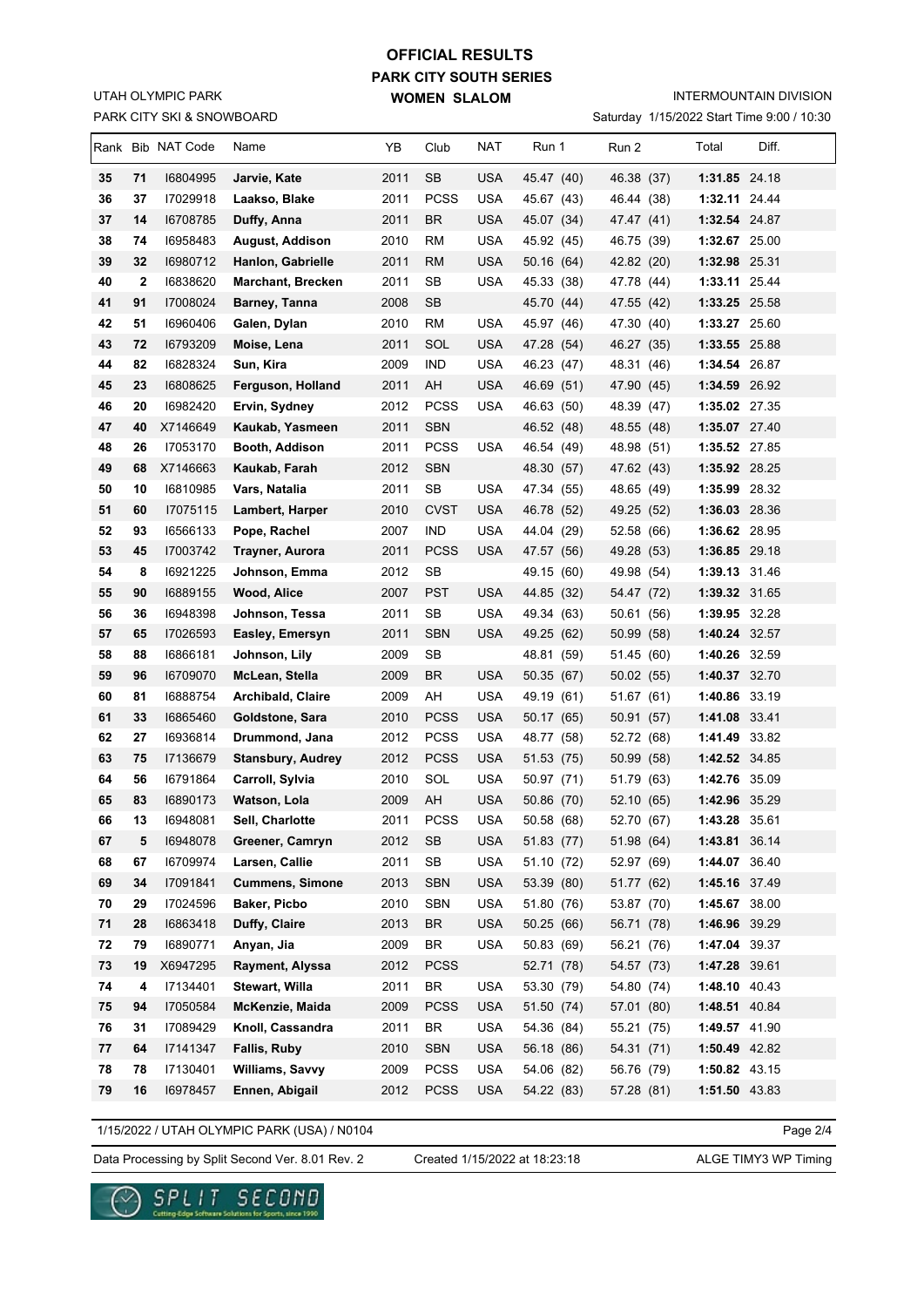## PARK CITY SKI & SNOWBOARD UTAH OLYMPIC PARK

# **PARK CITY SOUTH SERIES WOMEN SLALOM OFFICIAL RESULTS**

INTERMOUNTAIN DIVISION

Saturday 1/15/2022 Start Time 9:00 / 10:30

| Rank | <b>Bib</b> | <b>NAT Code</b> | Name                                  | YB   | Club        | <b>NAT</b> | Run 1       | Run 2        | Total         | Diff. |
|------|------------|-----------------|---------------------------------------|------|-------------|------------|-------------|--------------|---------------|-------|
| 80   | 69         | 16709567        | Clark, Sloan                          | 2011 | <b>BR</b>   | <b>USA</b> | 54.45 (85)  | 57.41 (82)   | 1:51.86 44.19 |       |
| 81   | 30         | 16979735        | Washburn, Elsa                        | 2012 | <b>PCSS</b> | <b>USA</b> | 54.05(81)   | 58.51 (85)   | 1:52.56 44.89 |       |
| 82   | 39         | 17077034        | <b>Ottinger, Genevieve</b>            | 2012 | <b>PCSS</b> | <b>USA</b> | 57.42 (87)  | 56.68 (77)   | 1:54.10 46.43 |       |
| 83   | 43         | 17147107        | <b>Wucetich, Elle</b>                 | 2011 | <b>RM</b>   |            | 51.46 (73)  | 1:02.84(90)  | 1:54.30 46.63 |       |
| 84   | 52         | 17138403        | Cover, Chloe                          | 2011 | <b>SBN</b>  | <b>USA</b> | 59.30 (88)  | 57.72 (84)   | 1:57.02 49.35 |       |
| 85   | 47         | 17042057        | Gilbert, Willow                       | 2012 | <b>SBN</b>  | <b>USA</b> | 1:00.09(93) | 57.66 (83)   | 1:57.75 50.08 |       |
| 86   | 42         | 17129595        | Wolf, Clara                           | 2012 | <b>SBN</b>  | <b>USA</b> | 59.81 (90)  | 59.13 (86)   | 1:58.94 51.27 |       |
| 87   | 85         | 17055678        | Johnson, Ginger                       | 2008 | <b>SB</b>   | USA        | 1:00.08(92) | 1:01.22(88)  | 2:01.30 53.63 |       |
| 88   | 15         | 16866092        | Thomas, Lily                          | 2012 | <b>PCSS</b> | <b>USA</b> | 59.50 (89)  | 1:03.71(91)  | 2:03.21 55.54 |       |
| 89   | 48         | 16936807        | Drummond, Julia                       | 2012 | <b>PCSS</b> | <b>USA</b> | 1:03.93(94) | 59.81 (87)   | 2:03.74 56.07 |       |
| 90   | 97         | 16742378        | Lundeen, Serelle                      | 2009 | AH          | <b>USA</b> | 59.82 (91)  | 1:04.16 (92) | 2:03.98 56.31 |       |
|      |            |                 | <b>NOT PERMITTED TO START 1st RUN</b> |      |             |            |             |              |               |       |
|      |            |                 |                                       |      |             |            |             |              |               |       |
|      |            |                 | DID NOT START 1st RUN: 3 competitors  |      |             |            |             |              |               |       |
|      | 87         | 16863833        | Williams, Jordan                      | 2009 | <b>PCSS</b> | <b>USA</b> |             |              |               |       |
|      | 80         | 17110448        | Burtseva, Sophia                      | 2008 | <b>PST</b>  | <b>USA</b> |             |              |               |       |
|      | 76         | 16863512        | Pehrson, Frances                      | 2012 | <b>BR</b>   | <b>USA</b> |             |              |               |       |
|      |            |                 |                                       |      |             |            |             |              |               |       |

#### **DID NOT FINISH 1st RUN**

|    | <b>DISQUALIFIED 1st RUN: 2 competitors</b> |      |               |     |              |         |  |
|----|--------------------------------------------|------|---------------|-----|--------------|---------|--|
|    | 95 16949460 Theodore, Liberty              | 2009 | - SB          | USA | 1:02.49 (89) | Gate 3  |  |
| 35 | 16895100 Richter. Quinn                    |      | 2010 PCSS USA |     | 45.14 (29)   | Gate 10 |  |

#### **NOT PERMITTED TO START 2nd RUN**

**DID NOT START 2nd RUN**

|    |          | DID NOT FINISH 2nd RUN: 3 competitors |      |             |            |               |            |        |
|----|----------|---------------------------------------|------|-------------|------------|---------------|------------|--------|
| 99 | 16622835 | Slagle, Grace                         | 2009 | SB          |            | 47.11 (53)    | <b>DNF</b> |        |
| 66 | 16925778 | <b>Schillinger, Aster</b>             | 2012 | <b>PCSS</b> | <b>USA</b> | 41.82 (24)    | <b>DNF</b> |        |
| 3  | 16831844 | Abbott, Cleo                          | 2010 | <b>PCSS</b> | <b>USA</b> | 36.32<br>(4)  | <b>DNF</b> |        |
|    |          |                                       |      |             |            |               |            |        |
|    |          | DISQUALIFIED 2nd RUN: 1 competitor    |      |             |            |               |            |        |
| 44 | 16863503 | Pehrson, Charlotte                    | 2010 | <b>BR</b>   | USA        | 44.94<br>(33) | <b>DSQ</b> | Gate 4 |

1/15/2022 / UTAH OLYMPIC PARK (USA) / N0104

Page 3/4

Data Processing by Split Second Ver. 8.01 Rev. 2 Created 1/15/2022 at 18:23:18 ALGE TIMY3 WP Timing

Created 1/15/2022 at 18:23:18